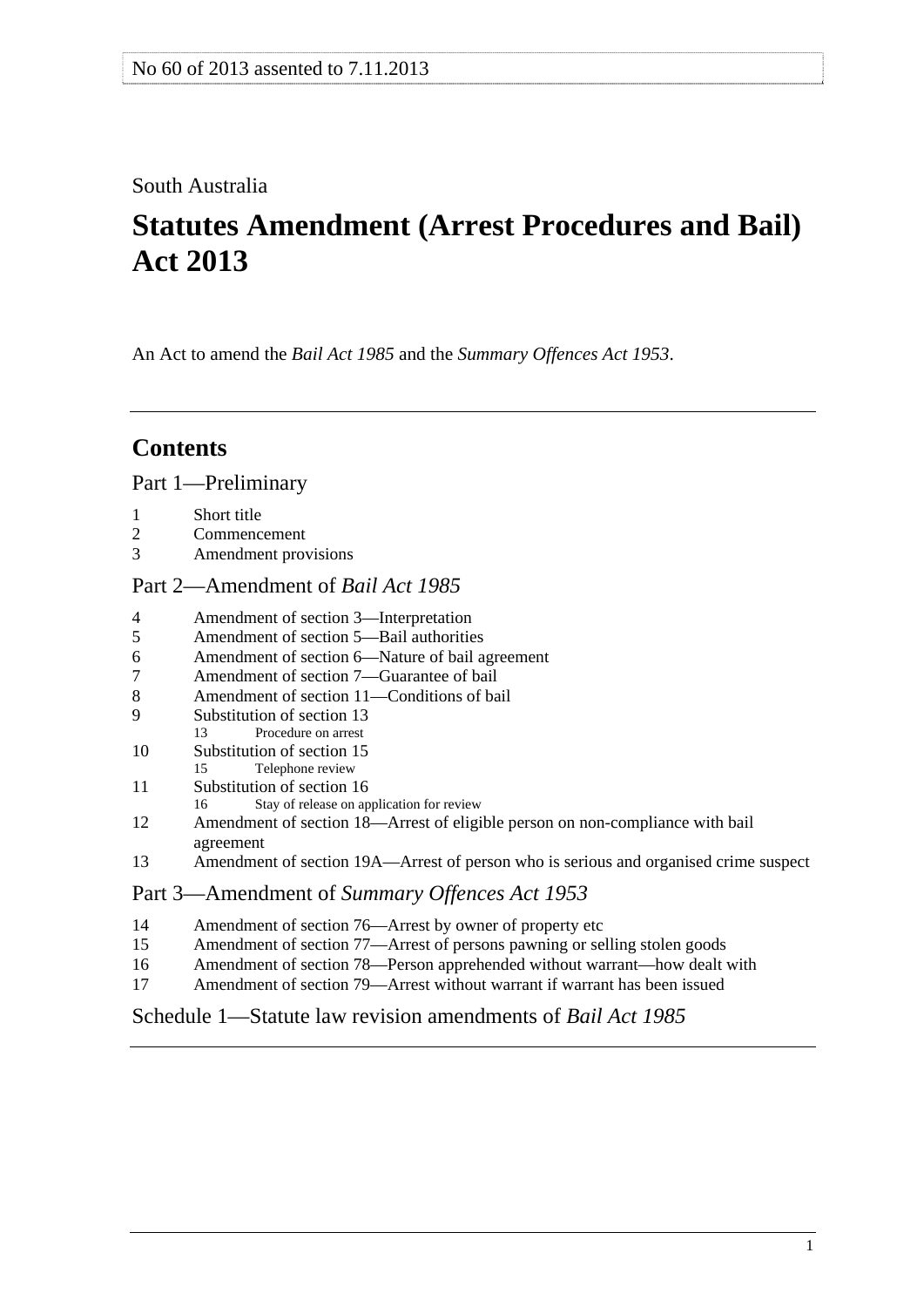## <span id="page-1-0"></span>**The Parliament of South Australia enacts as follows:**

## **Part 1—Preliminary**

#### **1—Short title**

This Act may be cited as the *Statutes Amendment (Arrest Procedures and Bail) Act 2013*.

#### **2—Commencement**

This Act will come into operation on a day to be fixed by proclamation.

#### **3—Amendment provisions**

In this Act, a provision under a heading referring to the amendment of a specified Act amends the Act so specified.

## **Part 2—Amendment of** *Bail Act 1985*

## **4—Amendment of section 3—Interpretation**

(1) Section 3(1)—after the definition of *community corrections officer* insert:

*designated police facility* has the same meaning as in section 78 of the *[Summary Offences Act 1953](http://www.legislation.sa.gov.au/index.aspx?action=legref&type=act&legtitle=Summary%20Offences%20Act%201953)*;

(2) Section 3(1)—after the definition of *intervention program manager* insert:

*officer in charge*, in relation to a police station, means the police officer for the time being in charge of the police station;

*responsible officer*, in relation to a police station, means—

- (a) the officer in charge of the police station; or
- (b) if a police officer has, for the time being, been designated by the officer in charge of the police station as the officer with responsibility for persons accepted into custody at the police station—that officer;

#### **5—Amendment of section 5—Bail authorities**

Section  $5(1)(e)$ —delete paragraph (e) and substitute:

- (e) if the eligible person—
	- (i) has been arrested on a warrant (other than a warrant endorsed by the court or justice issuing the warrant with a statement excluding the granting of bail by a police officer); or
	- (ii) has not appeared before a court charged with the offence in respect of which he or she has been taken into custody,

a police officer who is—

(iii) of or above the rank of sergeant; or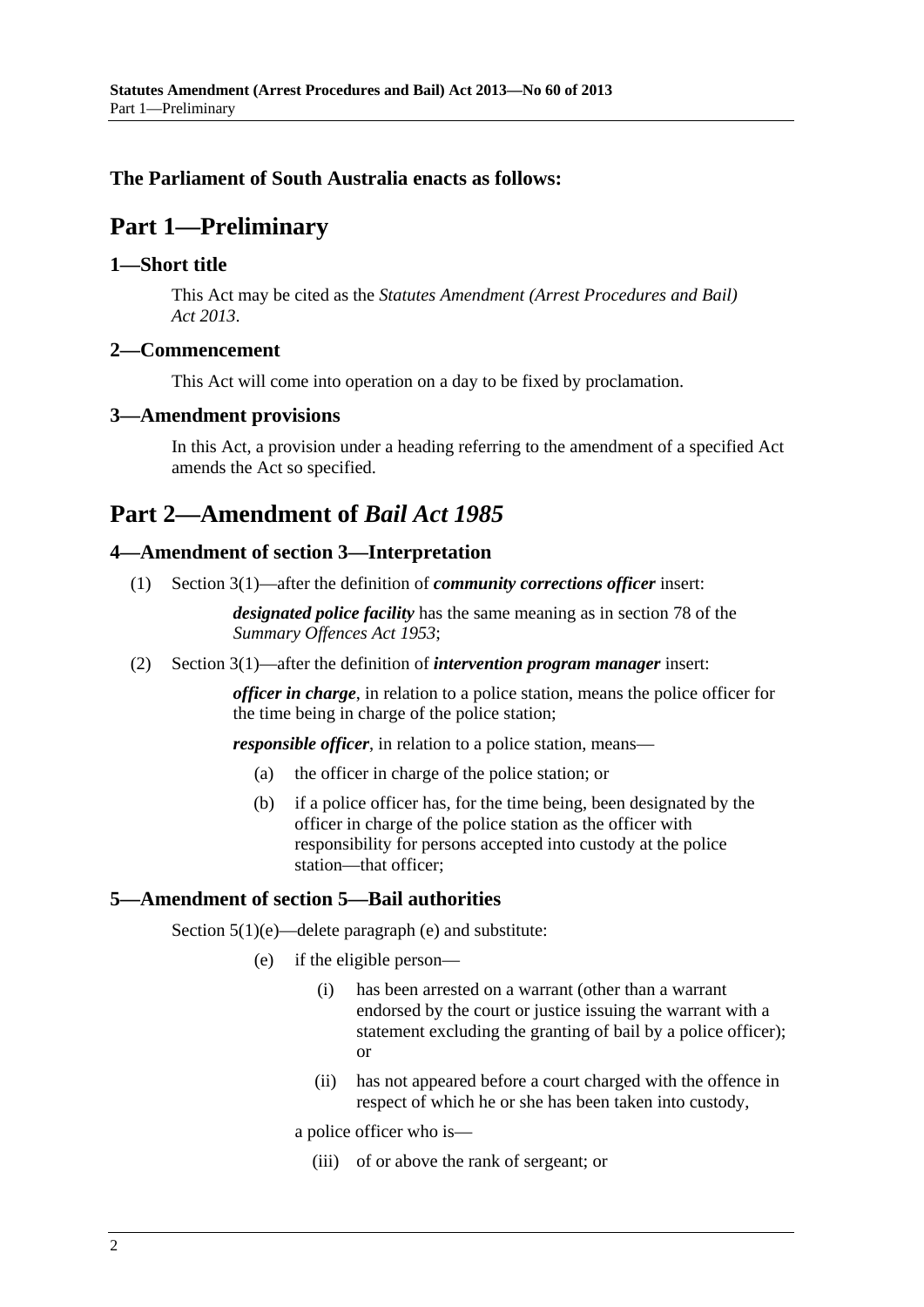(iv) the responsible officer for a police station;

#### <span id="page-2-0"></span>**6—Amendment of section 6—Nature of bail agreement**

Section 6(3)(b)—delete paragraph (b) and substitute:

- (b) a police officer who is—
	- (i) of or above the rank of sergeant; or
	- (ii) the responsible officer for a police station; or

#### **7—Amendment of section 7—Guarantee of bail**

Section 7(3)(b)—delete paragraph (b) and substitute:

- (b) a police officer who is—
	- (i) of or above the rank of sergeant; or
	- (ii) the responsible officer for a police station; or

#### **8—Amendment of section 11—Conditions of bail**

Section  $11(6)(c)(ii)$ —delete subparagraph (ii) and substitute:

- (ii) a police officer who is—
	- (A) of or above the rank of sergeant; or
	- (B) the responsible officer for a police station.

#### **9—Substitution of section 13**

Section 13—delete the section and substitute:

#### **13—Procedure on arrest**

- (1) If a police officer arrests a person who is, on arrest, eligible to apply for release on bail, the police officer must—
	- (a) as soon as reasonably practicable after delivering the arrested person to a police station or designated police facility after making the arrest, take reasonable steps to ensure that the arrested person (and, if the arrested person is a child, any guardian who is present) understands that the arrested person is entitled to apply for release on bail under this Act; and
	- (b) ensure that the arrested person (and, if the arrested person is a child, any guardian who is present) receives—
		- (i) a written statement, in the prescribed form, explaining how, and to what authorities, an application for release on bail may be made under this Act; and
		- (ii) the appropriate form for making an application for release on bail.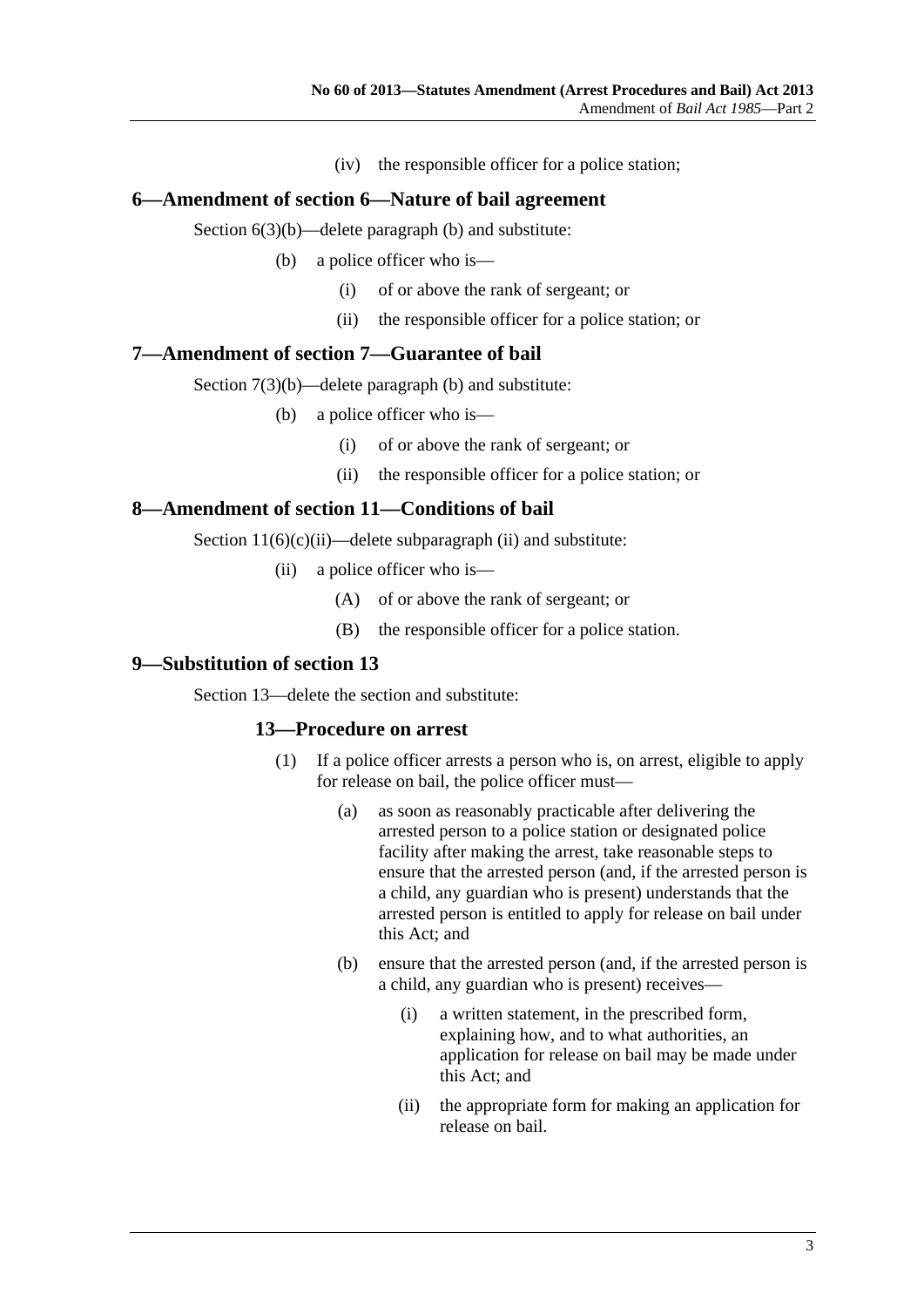- <span id="page-3-0"></span> (2) An eligible person who is a child who has applied unsuccessfully to a police officer for release on bail must, if the child or a guardian so requests, be brought before the Youth Court as soon as practicable for the purpose of making an application for release on bail.
- (3) An eligible person who has been arrested on a charge of an offence must, if not released beforehand, be brought before the appropriate authority on the charge in relation to which he or she was arrested as soon as reasonably practicable but, in any event, not later than 4 pm on the next working day following the day of arrest.
- (4) The appropriate authority before whom a person is brought under [subsection \(3\)](#page-3-0) must inquire as to whether that person wants to apply for release on bail and, if the person answers in the affirmative, the authority must afford the person a reasonable opportunity to apply for release on bail.
- (5) For the purposes of this section, an eligible person may be brought before the Youth Court or the Magistrates Court—
	- (a) in person or by video link; or
	- (b) if the person is in custody in a police station or designated police facility that is situated in a remote area and there is no video link available—by audio link.
- (6) In this section—

#### *appropriate authority* means—

- (a) in relation to a child—the Youth Court; and
- (b) in any other case—the Magistrates Court;

*remote area*, in relation to the situation of a police station or designated police facility, means—

- (a) 200 kilometres or more; or
- (b) if some other distance is prescribed by the regulations for the purposes of this definition—that distance,

from the nearest Youth Court or Magistrates Court (as the case requires);

*Youth Court* means the Youth Court of South Australia.

#### **10—Substitution of section 15**

Section 15—delete the section and substitute:

#### **15—Telephone review**

- (1) Subject to this section, if—
	- (a) an arrested person makes an application for release on bail to a police officer or a court constituted of justices; and
	- (b) the person is dissatisfied with the decision made on the application; and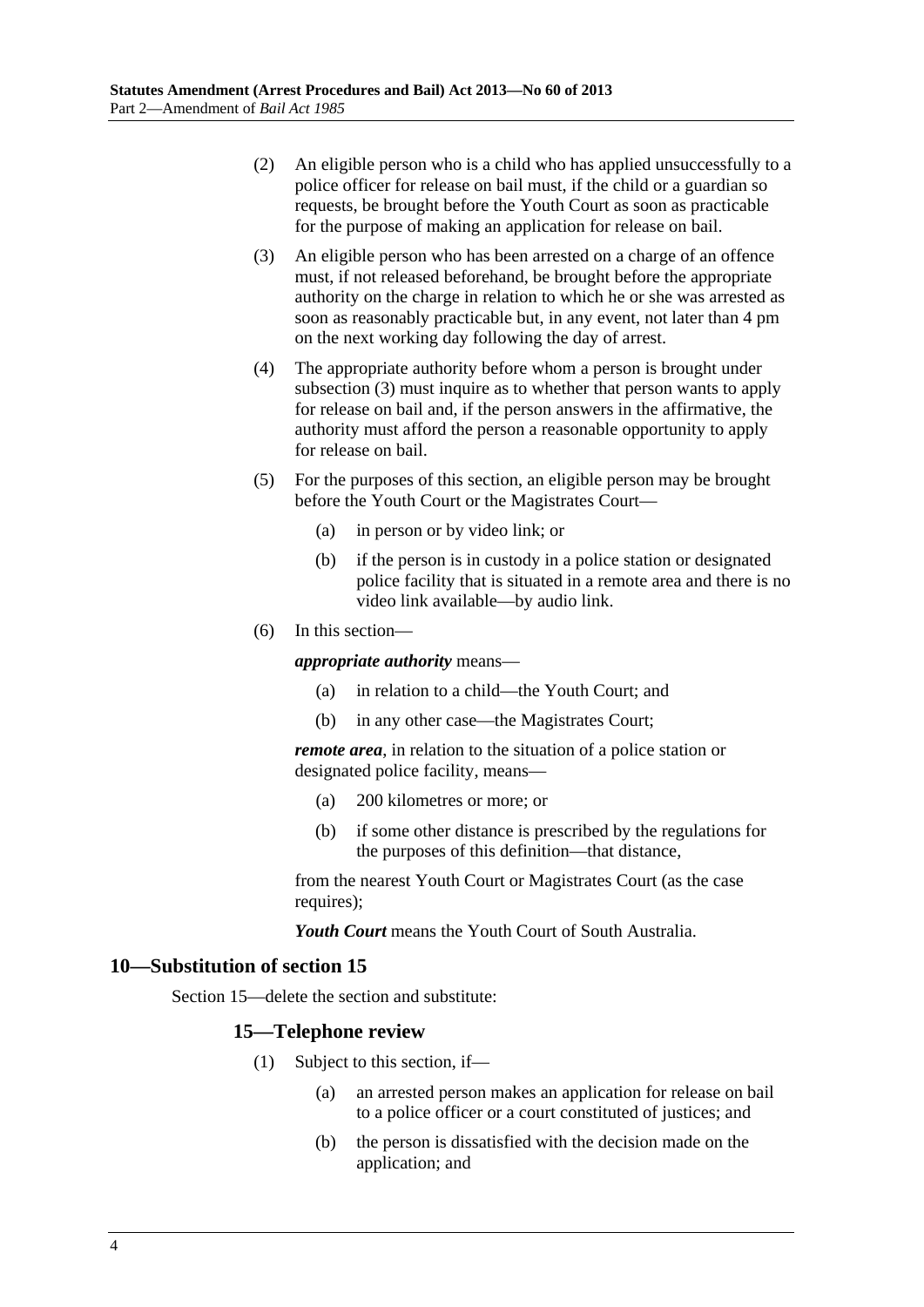<span id="page-4-0"></span> (c) there is no magistrate in the vicinity immediately available to review the decision,

the police officer or justices who made the decision must, on the written application of the person, contact a magistrate by telephone for the purpose of having the decision reviewed.

- (2) An arrested person dissatisfied with a decision made on application to a police officer on arrest who can be brought before the Magistrates Court constituted of a magistrate by not later than 4 pm on the next day following the day of arrest may not, unless he or she is a child, make an application under [subsection \(1\)](#page-3-0) for a review of the decision.
- (3) If the arrested person is a child, the written application under [subsection \(1\)](#page-3-0) may be made on behalf of the child by a guardian of the child.
- (4) If, in relation to the original application for bail, compliance with section 8(1) was not required under section 8(1a) in that the application was not required in writing, the application for a telephone review under [subsection \(1\)](#page-3-0) may be made orally.
- (5) If the police officer who made the decision is not immediately available to contact a magistrate, contact must be made by another police officer of or above the rank of sergeant or the responsible officer for the police station.
- (6) If a magistrate is contacted under [subsection \(1\),](#page-3-0) the following provisions apply:
	- (a) the magistrate must make such inquiries as the magistrate thinks necessary to satisfy himself or herself of the genuineness of the application for review;
	- (b) the police officer or justices who made the telephone contact must explain to the magistrate—
		- (i) the circumstances of the application for bail; and
		- (ii) the nature of the decision made on the application; and
		- (iii) the reasons for that decision;
	- (c) the magistrate must then speak with the person who applied for bail or any legal practitioner representing or assisting that person, and any other person who may be present and who may, in the opinion of the magistrate, assist in explaining the circumstances of the particular case for the purpose of ensuring that the magistrate is fully informed—
		- (i) of the grounds and circumstances of the application for bail; and
		- (ii) of the reasons for the applicant's dissatisfaction with the decision taken on the application; and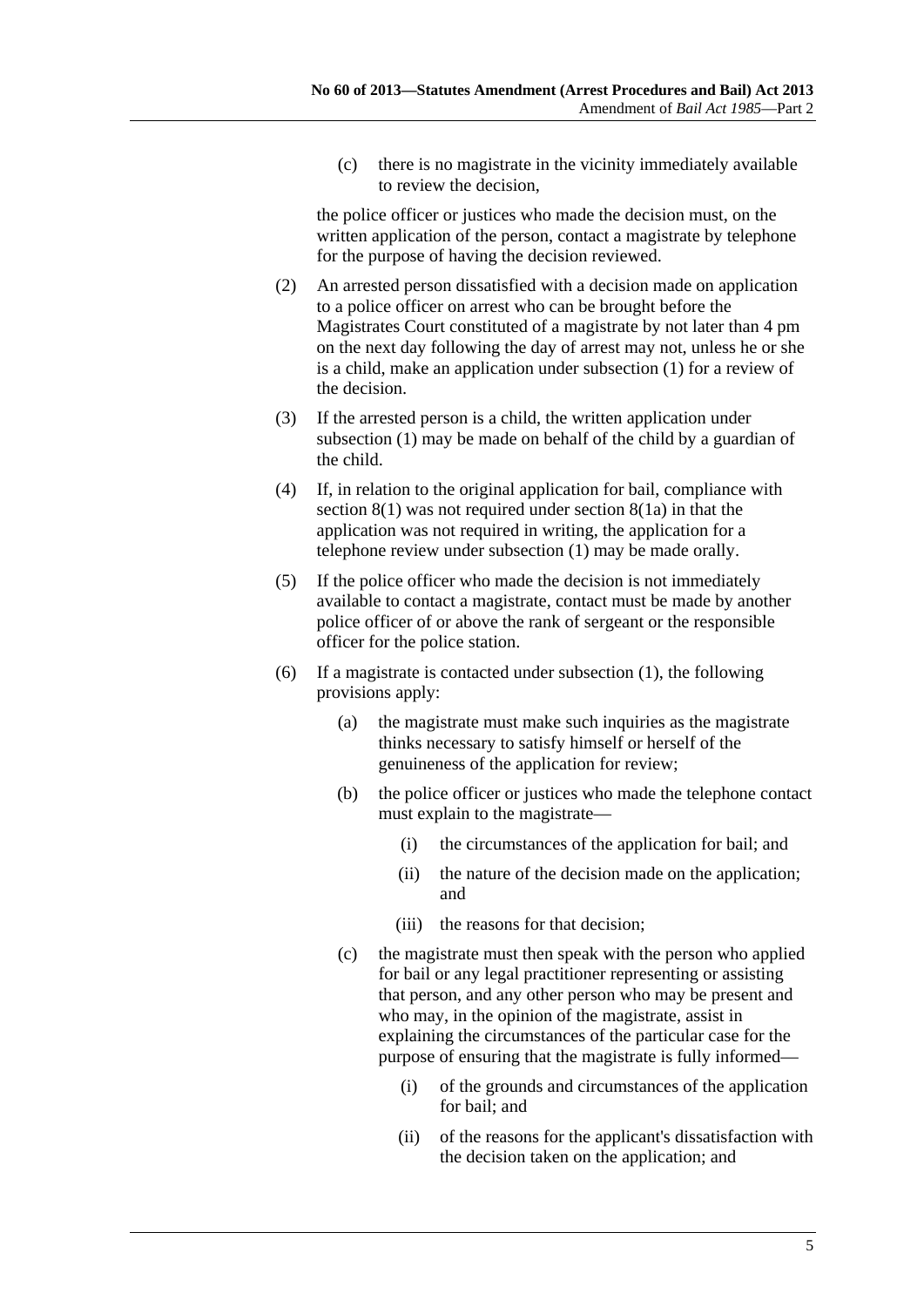- (iii) if the applicant is a child—of the circumstances of the child;
- <span id="page-5-0"></span> (d) if the decision that is the subject of the review was made by justices—the magistrate must then speak with—
	- (i) if the police officer who appeared before the justices and opposed the application for bail is present and wishes to speak in relation to the application for review—the police officer; or
	- (ii) if that police officer is not immediately available another police officer who is present and wishes to speak in relation to the application for review;
- (e) the magistrate must then advise the police officer or justices who made the telephone contact of the decision on review, and bail must then be granted or refused in accordance with that decision.
- (7) For the purposes of [subsection \(2\),](#page-4-0) an arrested person can be brought before the Magistrates Court—
	- (a) in person or by video link; or
	- (b) if the person is in custody in a police station or designated police facility that is situated in a remote area and there is no video link available—by audio link.
- (8) In this section—

*remote area*, in relation to the situation of a police station or designated police facility, means—

- (a) 200 kilometres or more; or
- (b) if some other distance is prescribed by the regulations for the purposes of this definition—that distance,

from the nearest Magistrates Court.

#### **11—Substitution of section 16**

Section 16—delete the section and substitute:

#### **16—Stay of release on application for review**

- (1) Despite any other provision of this Act, if—
	- $(a)$
- (i) a bail authority decides to release a person on bail; or
- (ii) on a review by a magistrate of a decision of a bail authority, the magistrate decides to release a person on bail; and
- (b) a police officer or counsel on behalf of the Crown immediately indicates that an application for review of the decision will be made under this Part,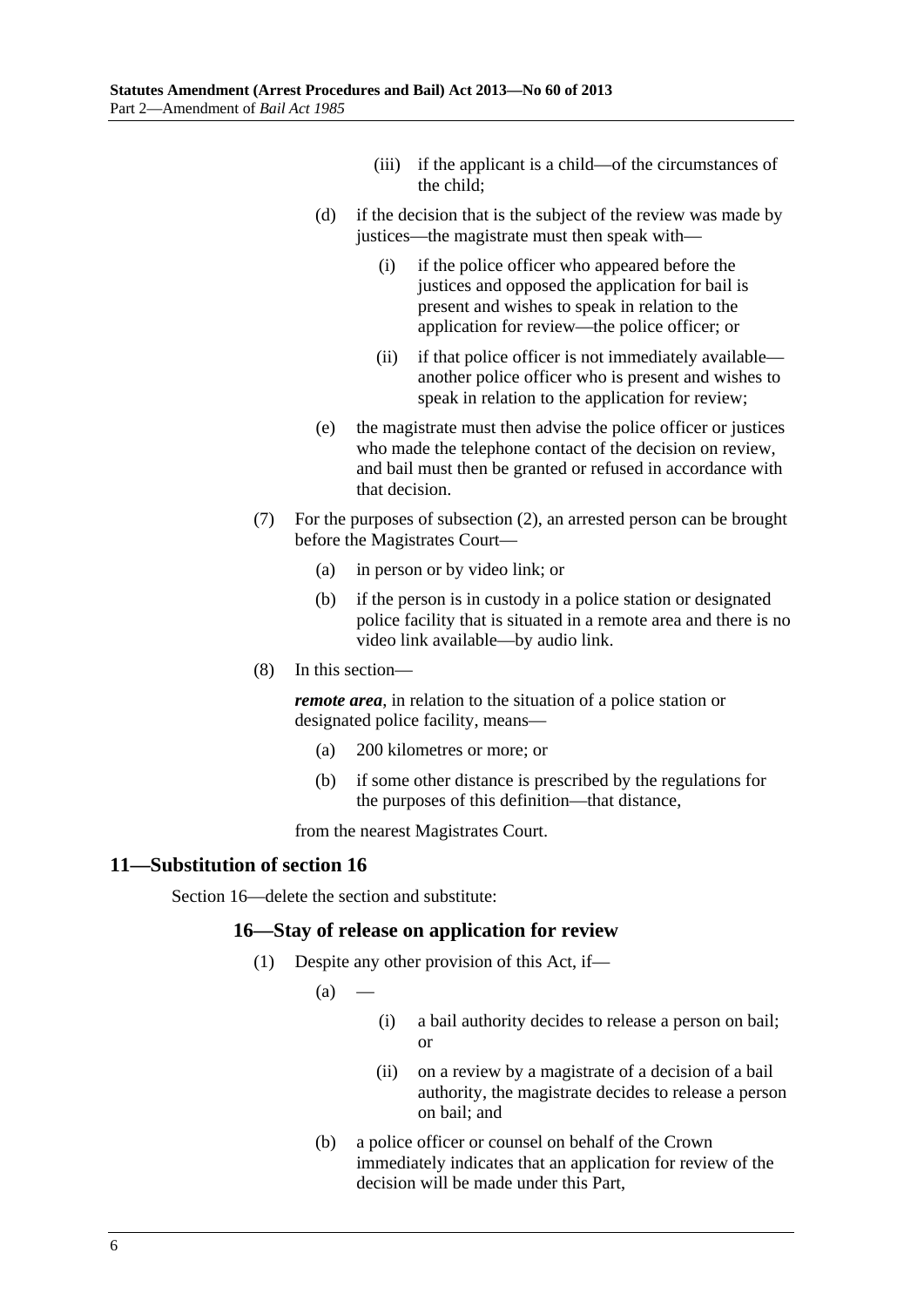the release must be deferred.

- <span id="page-6-0"></span> (2) The period of deferral ends—
	- (a) if an application for a review is to be made—
		- (i) if the reviewing authority is satisfied that there is proper reason to fix a period longer than 72 hours for the period of deferral—at the end of the fixed period; or
		- (ii) in any other case—
			- (A) on the completion of the review; or
			- (B) when 72 hours elapses,

whichever occurs first; or

- (b) if the Crown does not intend to proceed with the review—
	- (i) when the notice of discontinuance is filed on behalf of the Crown with the bail authority; or
	- (ii) when 72 hours elapses,

whichever occurs first.

- (3) If a person is released on bail under [subsection \(2\)](#page-6-0) (other than on the completion of a review), the conditions of bail are those that would have applied had the person's release not been deferred.
- (4) In this section—

*reviewing authority* means a magistrate or the Supreme Court, as the case may be.

## **12—Amendment of section 18—Arrest of eligible person on non-compliance with bail agreement**

(1) Section 18(1)(a)—delete paragraph (a) and substitute:

(a) revoke the bail agreement; and

(2) Section 18(3)—after "police station" insert:

or designated police facility

## **13—Amendment of section 19A—Arrest of person who is serious and organised crime suspect**

Section 19A(c)—delete paragraph (c) and substitute:

(c) revoke the bail agreement; and

## **Part 3—Amendment of** *Summary Offences Act 1953*

## **14—Amendment of section 76—Arrest by owner of property etc**

Section 76(1)—delete "forthwith" and substitute:

as soon as reasonably practicable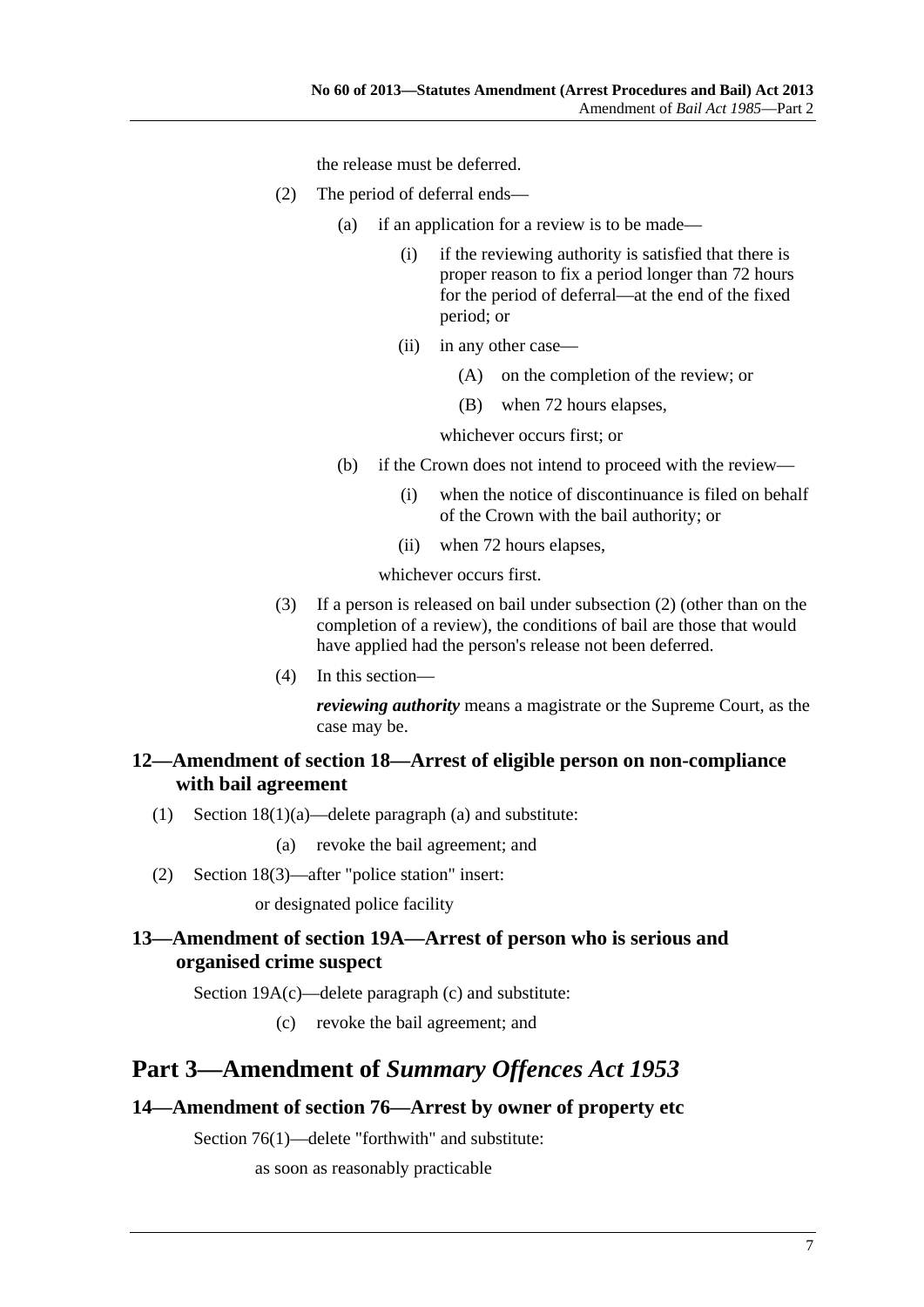## <span id="page-7-0"></span>**15—Amendment of section 77—Arrest of persons pawning or selling stolen goods**

Section 77(2)—delete "as soon as practicable" and substitute:

as soon as reasonably practicable

## **16—Amendment of section 78—Person apprehended without warrant—how dealt with**

- (1) Section 78—delete subsections (1) and (2) and substitute:
	- (1) Subject to this section, a person who is apprehended without warrant must, as soon as reasonably practicable, be delivered into the custody of—
		- (a) the police officer in charge of the nearest custodial police station; or
		- (b) a police officer at a designated police facility.
	- (2) If a person is apprehended without warrant on suspicion of having committed a serious offence, a police officer may, for the purposes of investigating the suspected offence, before dealing with the person in accordance with [subsection \(1\)—](#page-7-0)
		- (a) detain the person for whichever is the lesser of—
			- (i) the period necessary to complete the immediate investigation of the suspected offence; or
			- (ii) 4 hours or such longer period (not exceeding 8 hours) as may be authorised by a magistrate; and
		- (b) take the person, or cause him or her to be taken, during the course of detention under [paragraph \(a\)](#page-7-0), to places connected with the suspected offence.
	- (2a) In determining the period that has elapsed since the apprehension of a person for the purposes of [subsection \(2\)\(a\),](#page-7-0) the following will not be taken into account:
		- (a) any delay occasioned by arranging for a solicitor or other person to be present during the investigation;
		- (b) any delay occasioned by allowing the person to receive medical attention;
		- (c) the time that would have been reasonably required to convey the person from the place of apprehension to—
			- (i) the nearest custodial police station; or
			- (ii) the designated police facility,

(assuming that the person had been taken as soon as reasonably practicable to the custodial police station or designated police facility).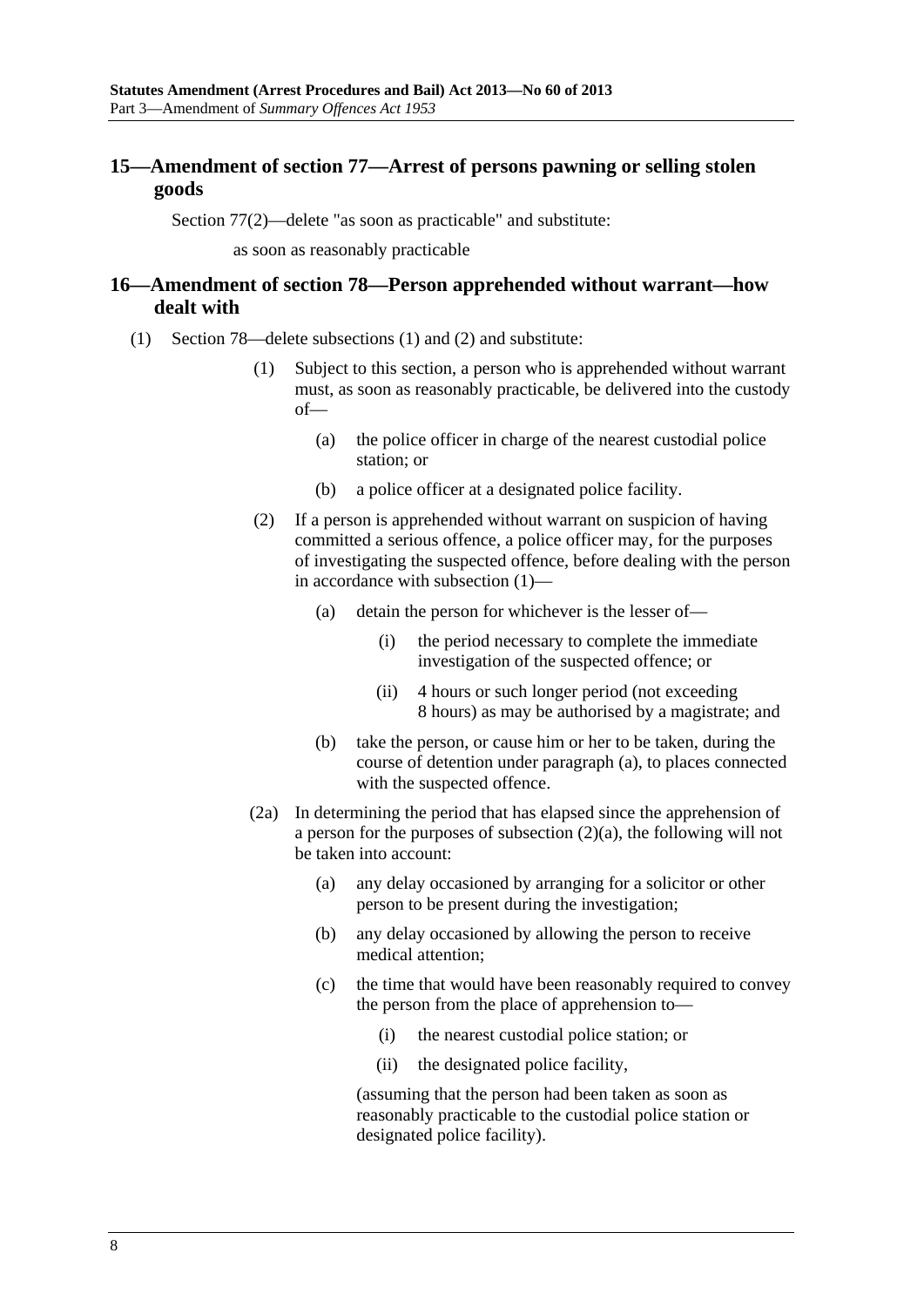<span id="page-8-0"></span> (2) Section 78(3)—delete "Where a person has been delivered into custody at a police station in pursuance of this section" and substitute:

If a person has been detained in custody under subsection (1)

- (3) Section 78—after subsection (3) insert:
	- (3a) A person who has been apprehended without warrant and detained in custody at a designated police facility must, as soon as reasonably practicable, be delivered into the custody of the police officer in charge of the nearest custodial police station if any of the following occurs:
		- (a) the person declines to make an application for release on bail;
		- (b) a decision is made to refuse an application for bail made by the person;
		- (c) 2 hours, or such longer period (not exceeding 4 hours) as may be authorised by a magistrate, has elapsed since the person has been detained in custody at the police facility and the person has not been released (whether on bail or otherwise).
	- (3b) In determining the period that has elapsed since detention in custody at a designated police facility for the purposes of [subsection \(3a\)\(c\),](#page-8-0) the following will not be taken into account:
		- (a) any delay occasioned by arranging for a solicitor or other person to be present;
		- (b) any delay occasioned by allowing the person to receive medical attention;
		- (c) any period during which the person is temporarily in the custody of a police officer under subsection (3).
	- (3c) A person who is detained in the custody of a police officer at a designated police facility may be transferred into the custody of another police officer at the police facility.
- (4) Section 78(4)—delete "where" and substitute:

if

(5) Section 78(5)—delete "Where" and substitute:

If

- (6) Section 78(6)—delete subsection (6) and substitute:
	- (6) The Commissioner may, by instrument in writing, approve the use of any of the following as a designated police facility:
		- (a) a specified room, building or structure (whether permanent or temporary);
		- (b) a specified vehicle;
		- (c) a vehicle of a specified class.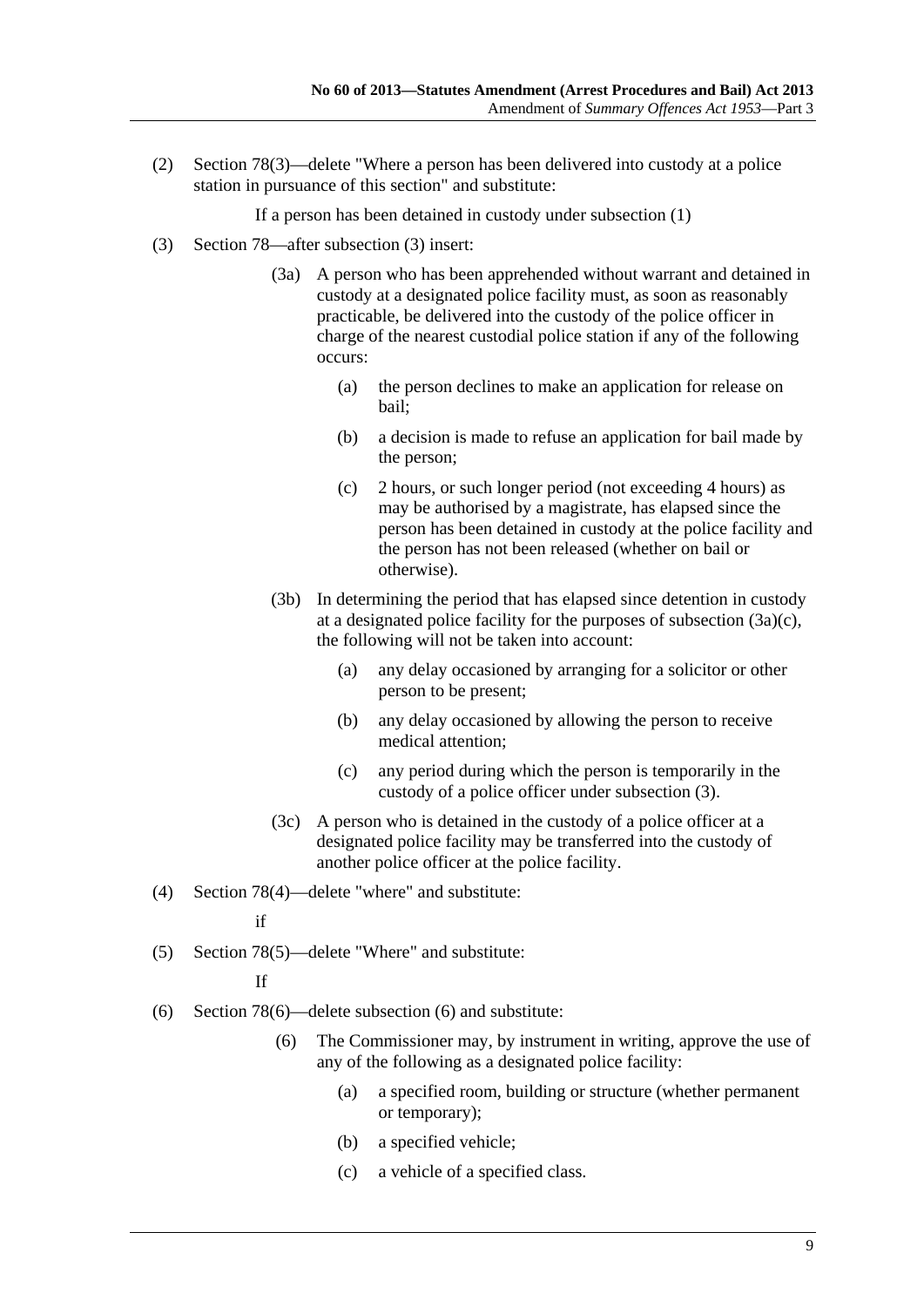- <span id="page-9-0"></span> (7) An approval under [subsection \(6\)](#page-8-0) of a designated police facility must—
	- (a) specify the use of the designated police facility—
		- (i) for a specified event or purpose; or
		- (ii) for a specified police operation; or
		- (iii) for an event or a purpose of a specified class; or
		- (iv) for a police operation of a specified class; or
		- (v) for a specified area of the State outside Metropolitan Adelaide (within the meaning of the *[Development Act 1993](http://www.legislation.sa.gov.au/index.aspx?action=legref&type=act&legtitle=Development%20Act%201993)*); and
	- (b) specify conditions for the use of the designated police facility.
- (8) The Commissioner may, by subsequent instrument in writing, vary or revoke an approval under [subsection \(6\)](#page-8-0).
- (9) In proceedings, a certificate apparently signed by the Commissioner certifying as to a matter relating to an instrument under [subsection \(6\)](#page-8-0) or [\(8\)](#page-9-0) constitutes proof, in the absence of proof to the contrary, of the matters so certified.
- (10) In this section—

*custodial police station* means a police station at which cell facilities are available for the continuous care and custody of an apprehended person;

*designated police facility*, in relation to a person apprehended without warrant, means—

- (a) in the case of a person apprehended within an area of the State in respect of which there is an approval in force under [subsection \(6\)—](#page-8-0)
	- (i) the place or vehicle used as a designated police facility in accordance with the approval that is nearest the place of apprehension; or
	- (ii) if the person is apprehended at, or in connection with, an event or police operation in respect of which there is an approval in force under [subsection \(6\)](#page-8-0)—a place or vehicle used as a designated police facility in accordance with the approval; or
- (b) in any other case—
	- (i) the police station nearest the place of apprehension; or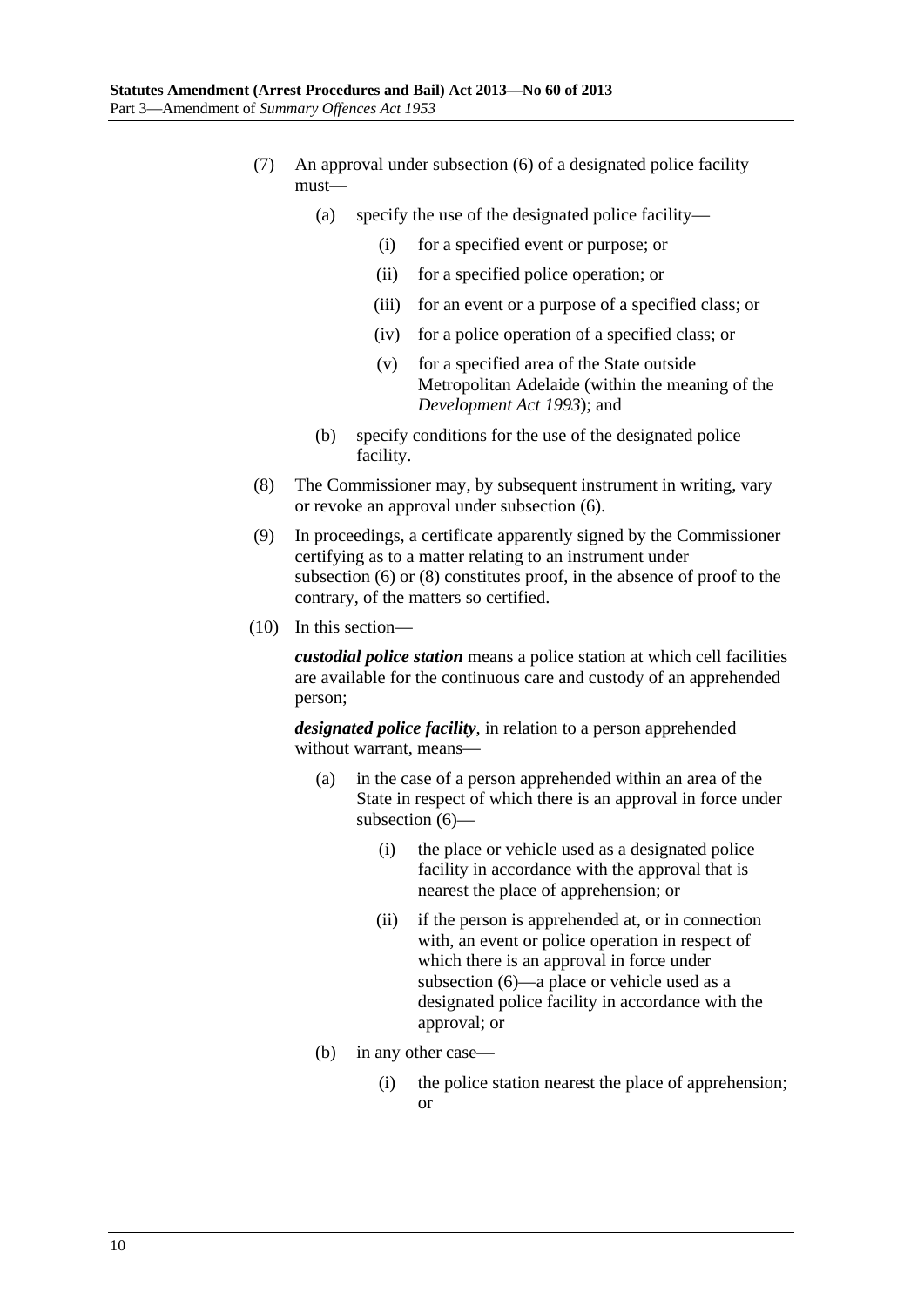<span id="page-10-0"></span> (ii) if the person is apprehended at, or in connection with, an event or police operation in respect of which there is an approval in force under [subsection \(6\)](#page-8-0)—a place or vehicle used as a designated police facility in accordance with the approval;

*nearest custodial police station*, in relation to a person apprehended without warrant, means—

- (a) in the case of a person apprehended within a radius of 30 kilometres from the General Post Office at Adelaide—
	- (i) the police station at Adelaide known as the City Watch House; or
	- (ii) any other custodial police station within that radius;
- (b) in any other case—the custodial police station nearest the place where the person is apprehended;

*serious offence* means an indictable offence or an offence punishable by imprisonment for 2 years or more.

#### **17—Amendment of section 79—Arrest without warrant if warrant has been issued**

(1) Section 79(2)—delete "forthwith" and substitute:

, as soon as reasonably practicable,

- (2) Section 79—after subsection (2) insert:
	- (3) If a person taken into custody is in need of medical treatment before being delivered as required under this section, the requirement to deliver the person as soon as reasonably practicable does not prevent the immediate provision of necessary medical treatment.

## **Schedule 1—Statute law revision amendments of** *Bail Act 1985*

| <b>Provision amended</b> | <b>How amended</b>                                                                     |
|--------------------------|----------------------------------------------------------------------------------------|
| Act                      | Delete "member of the police force" wherever occurring and<br>substitute in each case: |
|                          | police officer                                                                         |
|                          | Delete "Where" wherever occurring and substitute in each<br>case:                      |
|                          | If                                                                                     |
|                          | Delete "where" wherever occurring and substitute in each<br>case:                      |
|                          | if                                                                                     |
|                          | Delete "in pursuance of" wherever occurring and substitute<br>in each case:            |
|                          | under                                                                                  |
|                          |                                                                                        |